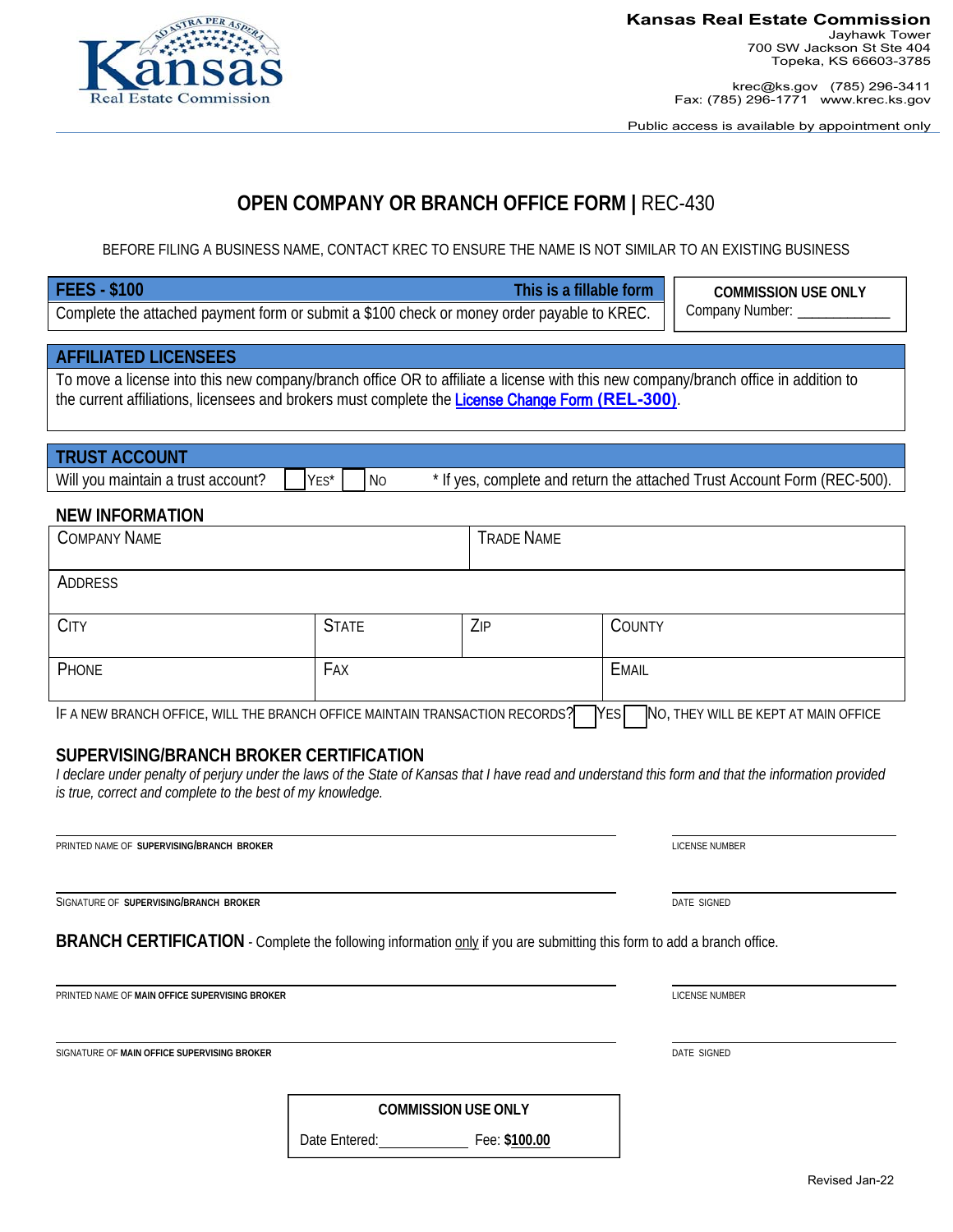

Jayhawk Tower 700 SW Jackson St Ste 404 Topeka, KS 66603-3785

krec@ks.gov (785) 296-3411 Fax: (785) 296-1771 www.krec.ks.gov

Public access is available by appointment only

## **OPEN COMPANY OR BRANCH OFFICE FORM |** REC-430 **for \$100 Open Office Fee**

## **Option1: CREDIT CARD PAYMENT INFORMATION**

| Licensee Name:     | Card Holder: (if different than licensee) | Email Address: (optional/for electronic receipt) |  |  |
|--------------------|-------------------------------------------|--------------------------------------------------|--|--|
| Card Number:       | <b>Expiration Date:</b>                   | Zip Code:                                        |  |  |
| Card Type:<br>Visa | <b>MasterCard</b>                         | <b>American Express</b><br><b>Discover</b>       |  |  |

## **Option 2: ELECTRONIC CHECK PAYMENT INFORMATION**

| Account Holder Name:   |                 | Email Address: (optional for electronic receipt) |                 |                                        |                      |
|------------------------|-----------------|--------------------------------------------------|-----------------|----------------------------------------|----------------------|
|                        |                 |                                                  |                 |                                        |                      |
| Transaction Type:      |                 | Account Type:                                    |                 |                                        | <b>Check Number:</b> |
| Personal<br>□<br>ப     | <b>Business</b> |                                                  | Checking        | Savings<br>$\mathcal{L}_{\mathcal{A}}$ |                      |
| <b>Account Number:</b> |                 |                                                  | Routing Number: |                                        |                      |
|                        |                 |                                                  |                 |                                        |                      |

Sample Check - U.S. Account (lower left corner)

| 02398118230<br>01731361420<br><b>G32</b>                      |                                                             |                                                                                                                               |  |  |  |  |  |
|---------------------------------------------------------------|-------------------------------------------------------------|-------------------------------------------------------------------------------------------------------------------------------|--|--|--|--|--|
| The Bank Routing # is<br>9 digits between the<br>I'l' symbols | The check # should match<br>the # in the upper-right corner | The Checking Account # is usually<br>to the left of $\mathbb{I}^{\bullet}$ If check # is left<br>of account #, ignore check # |  |  |  |  |  |

Note: These three sets of numbers may appear in a different order on your check.

Submit to the Kansas Real Estate Commission by:

Email: krec@ks.gov

Fax: 785-296-1771

After processing your payment, this document will be shredded.

If you prefer to provide your credit card or electronic check information by phone, call 785-296-3411.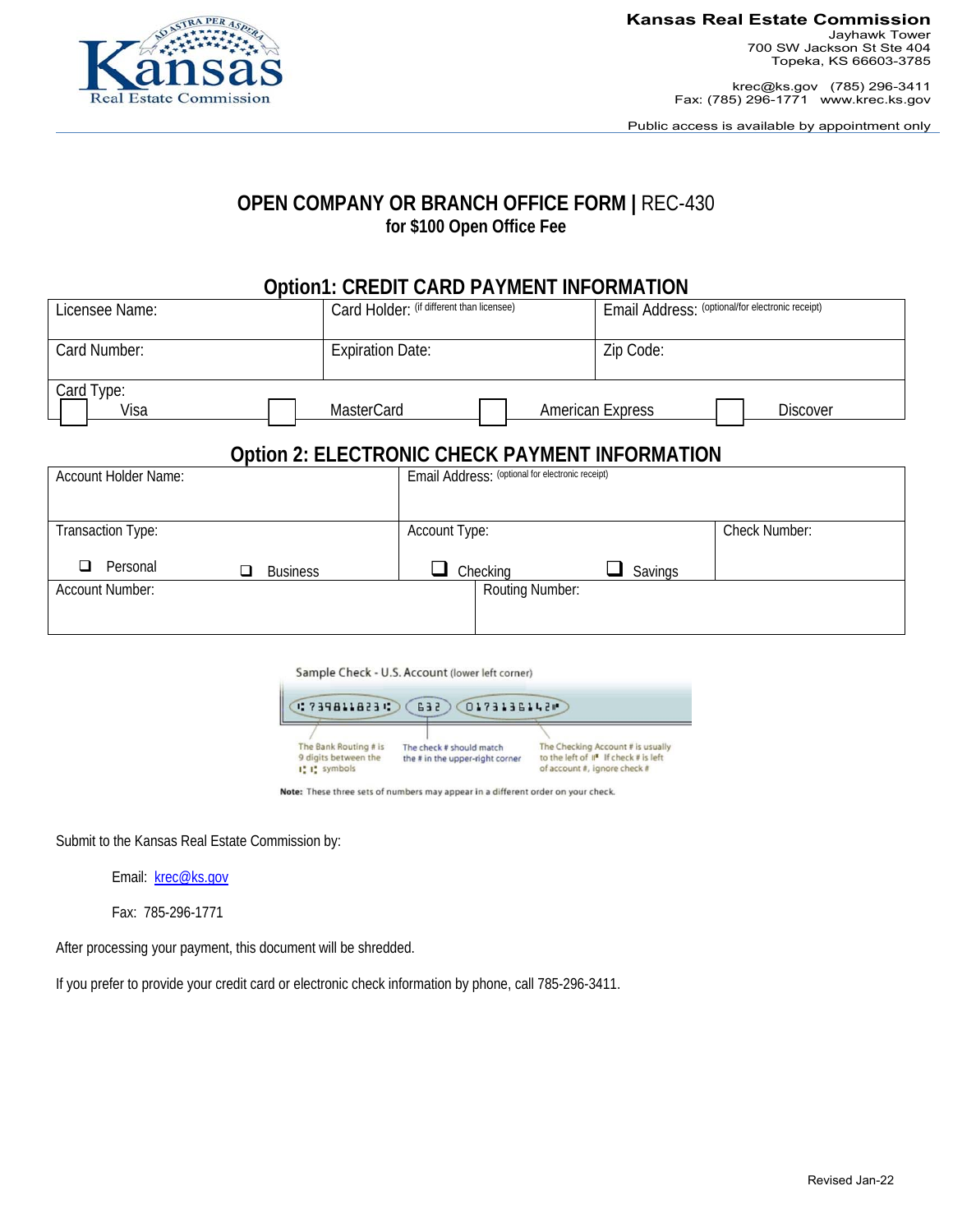

**Kansas Real Estate Commission**  Jayhawk Tower

700 SW Jackson St Ste 404 Topeka, KS 66603-3785

krec@ks.gov (785) 296-3411 Fax: (785) 296-1771 www.krec.ks.gov

Public access is available by appointment only

### **(Omit this page if the new company or branch will not maintain a trust account.)**

# **TRUST ACCOUNT FORM |** REC-500

# **Consent to Audit Trust Account**

#### **INSTRUCTIONS**

Complete this form if you are currently maintaining a Trust Account or for approval to maintain an account. Each new form submitted replaces all others on file with KREC. A separate form must be completed for each account maintained. **This is a fillable form.** 

#### **COMPANY INFORMATION**

| <b>Broker Name</b> |       | <b>Broker License Number</b> |        |                |
|--------------------|-------|------------------------------|--------|----------------|
| Company Name       |       |                              |        | Franchise Name |
| Address line 1     |       |                              |        |                |
| Address line 2     |       |                              |        |                |
| City               | State | Zip                          | County |                |

| IS YOUR COMPANY A CORPORATION, PARTNERSHIP, LLC, LLP, OR PA? | INc | HAVE COMPLETED PAGE 2<br><b>IYES</b> |
|--------------------------------------------------------------|-----|--------------------------------------|
|--------------------------------------------------------------|-----|--------------------------------------|

#### **ACCOUNT INFORMATION**

| Account Name (ACCOUNT MUST INCLUDE THE WORDS "TRUST ACCOUNT") |       | <b>Account Number</b> |        |  |  |
|---------------------------------------------------------------|-------|-----------------------|--------|--|--|
| Bank, Saving and Loan Association, or Credit Union Name       |       |                       |        |  |  |
| <b>Street Address</b>                                         |       |                       |        |  |  |
| City                                                          | State | Zip                   | County |  |  |

### **SUPERVISING/BRANCH BROKER CERTIFICATION**

*I hereby authorize the aforementioned bank, savings and loan association or credit union to allow any representative of the Kansas Real Estate Commission to examine the aforementioned account at any time and to obtain any copies of any records or information therefrom.* 

| SIGNATURE | DATE SIGNED                              |  |
|-----------|------------------------------------------|--|
|           | <b>COMMISSION USE ONLY</b>               |  |
|           | INITIALS:<br>APPROVED<br>Denied<br>DATE: |  |